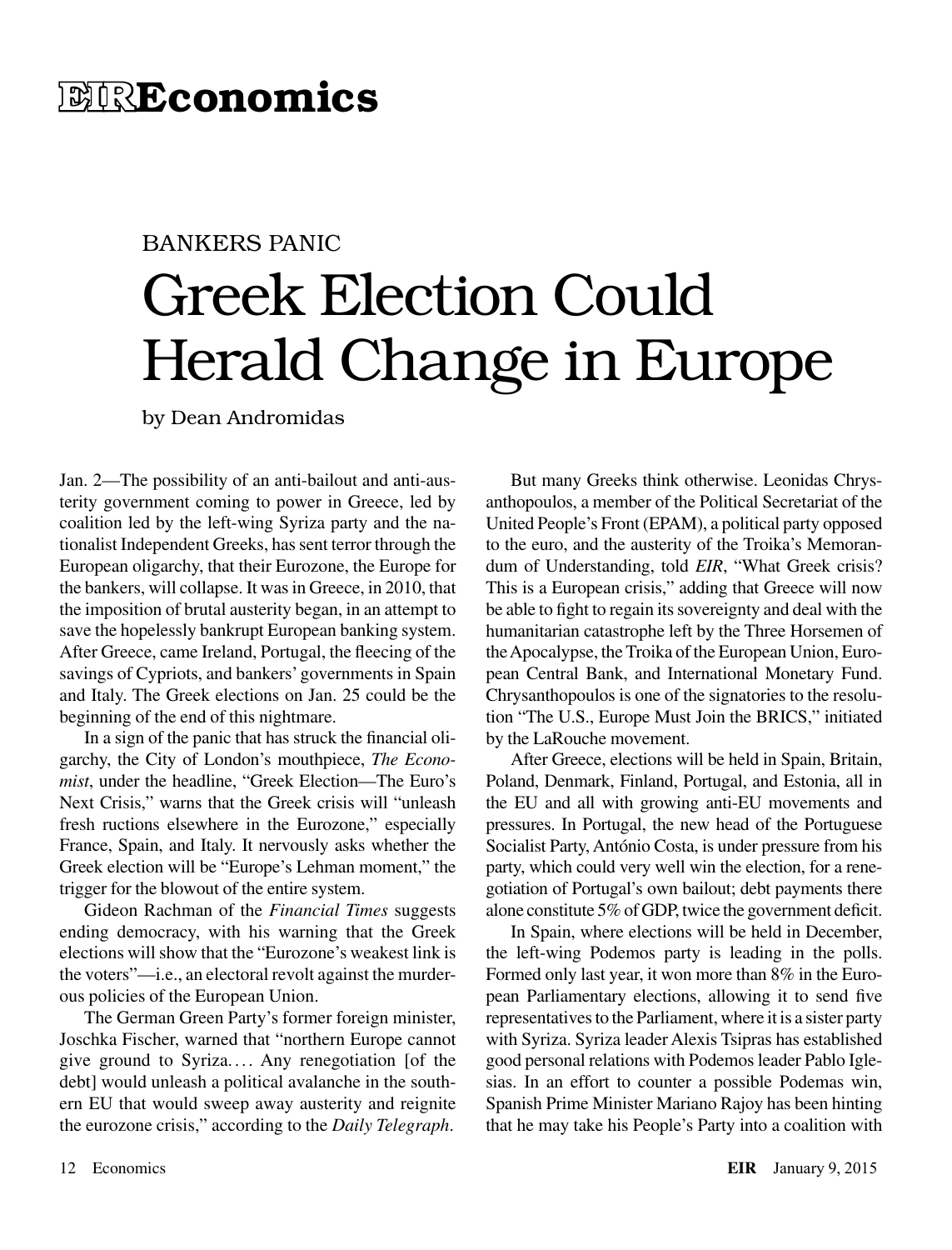

*Syriza leader Alexis Tsipras: "With the will of our people, the austerity memoranda will . .. be a thing of the past in a few days."*

the Socialists. Rajoy has also called for extraordinary parliamentary session in January to debate and pass his reform of the Criminal Code and anti-corruption and party-financing laws. This could lead to surprises.

What now has to come forward in Europe is not just a challenge to the policy of austerity, but a drive to join the world economic development thrust of the BRICS (Brazil, Russia, India, China, South Africa). Europe must abandon the eurozone and create a true credit system, by implementing Glass-Steagall-type separation of commercial and investment casino banking. With this new credit system, backed by the restoration of national economic sovereignty, Europe can then reach out to the BRICS and supply the much-needed scientific and technological aid, backed by low-interest, long-term credit, to help these nations, while putting the millions of unemployed Europeans back to work.

## **Overthrow the Troika's Puppet Government**

The Greek election is occurring 18 months early, because the governing coalition could not elect a new President, who must receive the support of at least 180 of the Parliament's 300 members. Well before the vote in Parliament, the opposition parties Syriza and the Independent Greeks, announced that they would bring down the treacherous government by voting against the government candidate. Both the ruling New Democratic Party and its coalition partner, the Panhellenic Socialist Party (PASOK) used every means possible to win the vote.

 Allegations have been made of attempted bribery. Just prior to the final vote on Dec. 29, the leader of the Independent Greeks, Panos Kammenos, gave a press conference announcing that he had presented evidence to the state prosecutor that one of his party's MPs was approached by an agent of the New Democracy party and offered a EU3 million bribe. The would-be briber had allegedly been a consultant with Deutsche Bank, and had taken part in the negotiations in 2010 that threw Greece into the deadly clutches of the Troika, including the bailout that increased Greece's debt from EU120 billion to over EU320 billion.

While the government has demagogically accused the opposition of just trying to grab power, the fact is that the opposition parties are trying to save Greece from a humanitarian catastrophe caused by four years of implementation of the Memorandum.

This is no exaggeration. On Dec. 18, the Hellenic League for Human Rights (HLHR) issued a damning 80-page report, documenting that the four years of the Troika policy have been a gross violation of the very human rights treaties that are supposedly enshrined in the various European Union charters.

The facts speak for themselves. Between 2010 and 2014, an unpayable debt of 120% of Gross Domestic Product increased to an unbelievable 175% of GDP (EU316 billion). With this debt, came the Memorandum which collapsed the economy by 25%, according to official figures. Unemployment went from 8% to 28% by the end of 2013, with youth unemployment over 60%. Unofficial figures put unemployment at 40- 50%. Of the 1.4 million officially registered unemployed, no more than 110,000 receive any benefits whatsoever. The minimum wage was cut by more than 20%, pushing it well below the poverty line. For the first time, a minimum wage has been set for youth, which is close to 50% below the old minimum. In addition to massive layoffs of government workers, their salaries have been cut by 25%, which has in turn driven down wages in the private sector, where payless pay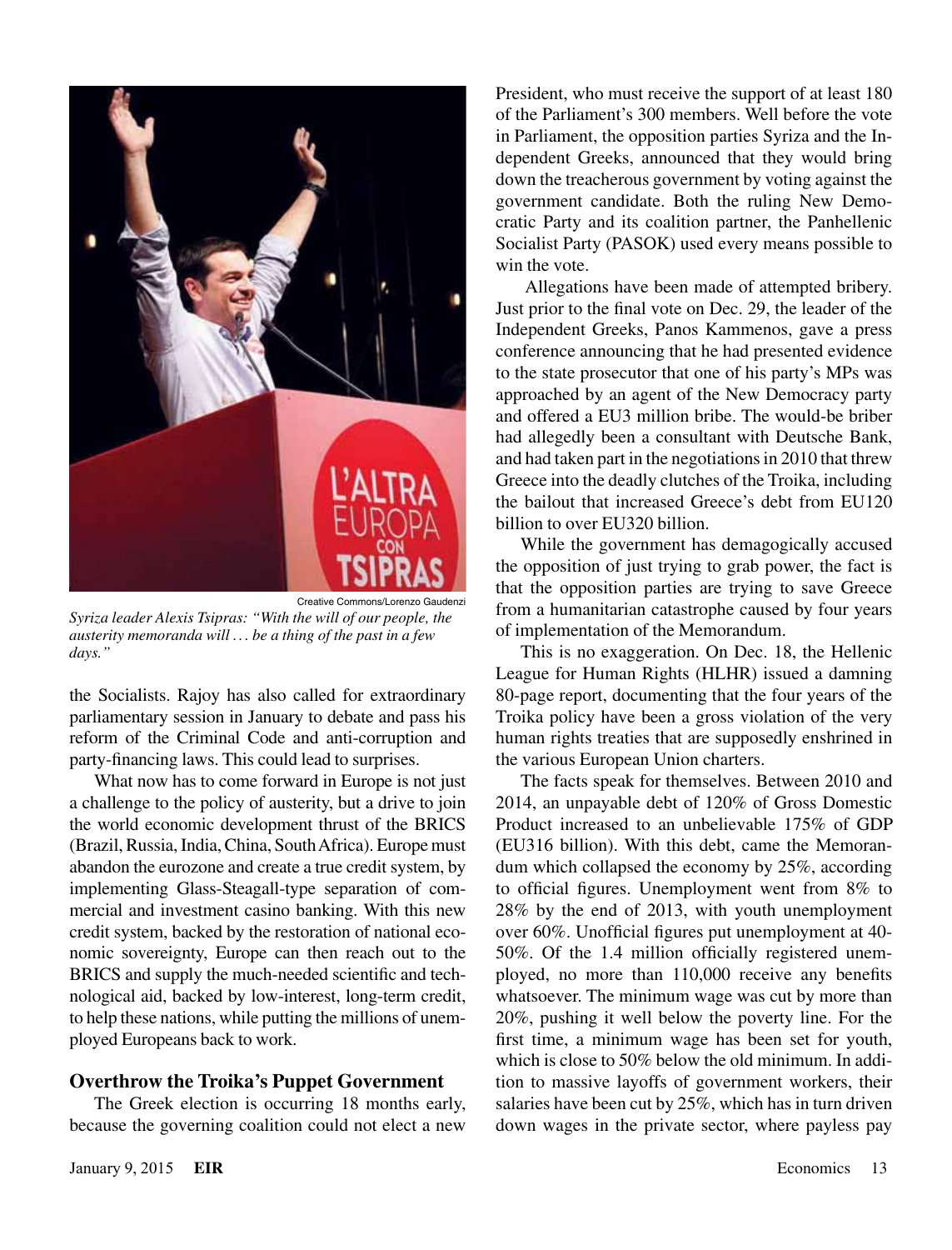days have become the norm. Pensions have been cut by 25-45%.

Massive cuts in the health-care system have increased the death rate.

"Unlike finances, human rights and fundamental freedoms cannot benefit from international bailouts," Konstantinos Tsitselikis, HLHR President told the press conference where the report was released. "Economic and fiscal policies have blatantly disregarded their devastating social impacts and authorities have failed to provide the needed social support."

## **Who Could Lead Greece?**

The next government of Greece could very well be ruled by Syriza, led by the 40-year-old Alexis Tsipras, if it manages to win a majority or form a

coalition with other anti-Memorandum parties. Both Syriza and the Independent Greeks are committed to overthrowing the Memorandum and implementing emergency measures to deal with unemployment and the financial ruin.

Following the failure of the government to win a majority for its Presidential candidate, Tsipras declared, "The government of Mr. Antonis Samaras, which has plundered the society for two and a half years ... is a thing of the past. With the will of our people, the austerity memoranda will also be a thing of the past in a few days. The future has already begun. Be optimistic and happy."

Kammenos said that the government that "delivered the country's national sovereignty, ... [that] governed via e-mails and with orders by the Troika, is now leaving. ... We need to apply the Constitution and form a national unity government that will not execute commands of foreigners, but those of the Greek people.... We call for national unity of all forces in the country."

Tsipras has called for a European debt conference modeled after the 1953 German Debt Conference held in London, which approved a moratorium on Germany's pre-war foreign debt, thus allowing it to more effectively benefit from the Marshall Plan. The resulting German "economic miracle" helped lift Western Europe out of the postwar economic depression. Such a conference now would deal not only with the Greek debt, but that of other nations as well.

While supporting the debt conference proposals,



LPACTV

**Independent Greeks leader Panos Kammenos speaks with Alicia Cerretani of** *LPACTV, during a visit to Washington in December 2013, when he lobbied Congressmen to reinstate Glass-Steagall.*

Kammenos's party has drafted legislation on offering debt relief to homeowners and small and medium-sized enterprises (SMEs). Under the Troika policy, both will be forced into bankruptcy, with homeowners thrown onto the streets and SMEs closing their doors and throwing their employees on the unemployment lines.

Both Syriza and the Independent Greeks support a Glass-Steagall-type two-tier banking system. Last year, Kammenos visited Washington where he held meetings with American Congressmen and lobbied for Glass-Steagall and policies that would help Greece overcome the Troika policies.

The future of Greece depends on Europe fully engaging with the BRICS. Here again, both parties are well placed. Both oppose the anti-Russian policy of the EU and have denounced the "Nazi coup" in Ukraine.

In respect to the BRICS, Kammenos has been the most outspoken. He is one of the signatories of the above-mentioned resolution demanding that the U.S. and Europe work with the BRICS. Leaders of other Greek parties are signatories as well, including Theodore Katsanevas, founder and chairman of the Drachmi Greek Democratic Movement Five Stars, and Leonidas Chrysanthopoulos of EPAM.

Kammenos spoke before the Schiller Institute conference on "The New Silk Road and China's Lunar Program," held in Frankfurt, Germany, last October. In a speech entitled "Greece and The Silk Road Economic Belt," he counterposed the current "Europe of the Bank